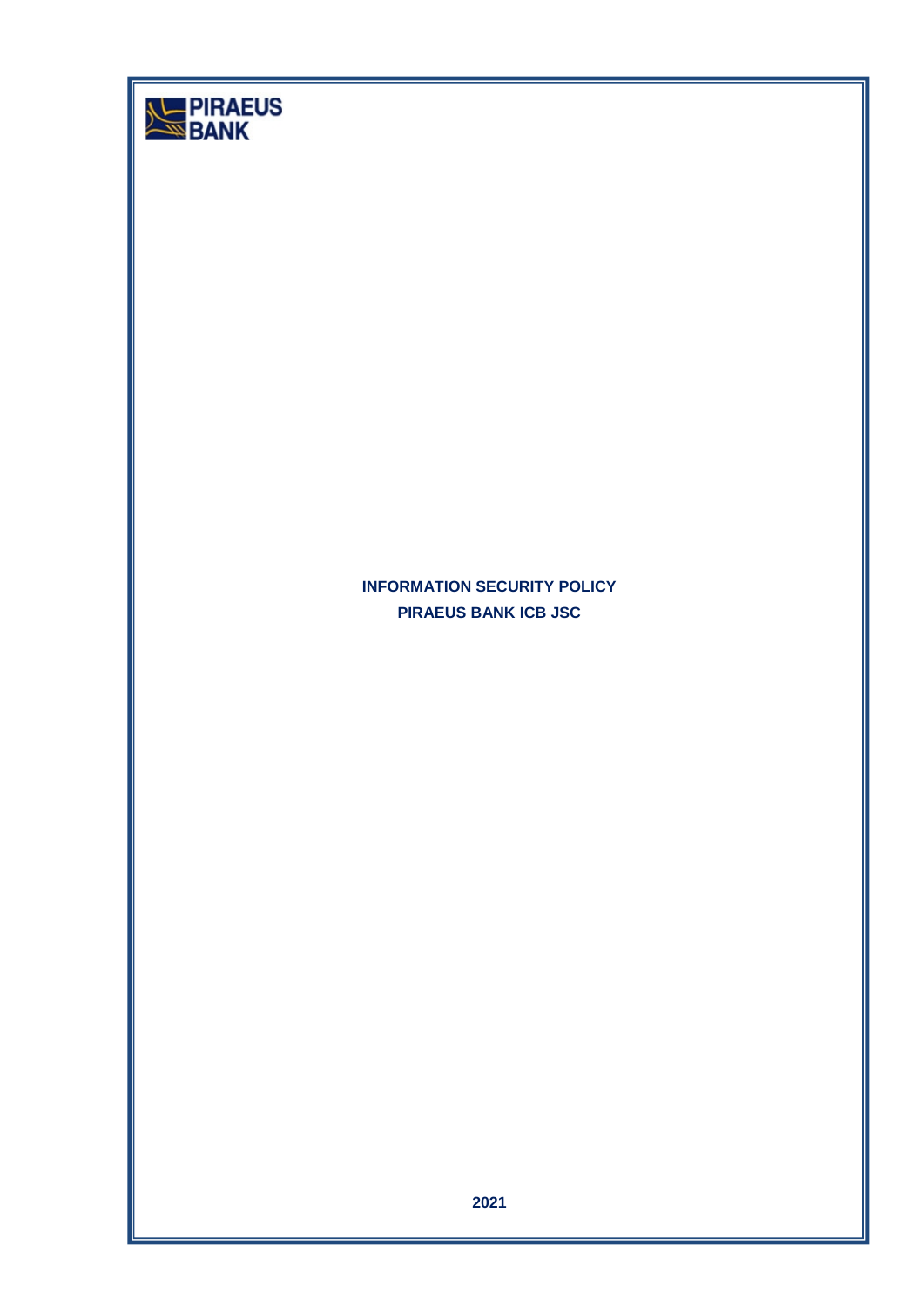

## **Contents**

l,

| 1.1. |                                                                                        |  |
|------|----------------------------------------------------------------------------------------|--|
| 1.2. |                                                                                        |  |
| 1.3. |                                                                                        |  |
| 1.4. |                                                                                        |  |
| 1.5. |                                                                                        |  |
| 1.6. | Key information security requirements, rules, principles, roles, and responsibilities5 |  |
|      |                                                                                        |  |
| 2.1. |                                                                                        |  |
|      |                                                                                        |  |
|      |                                                                                        |  |
|      |                                                                                        |  |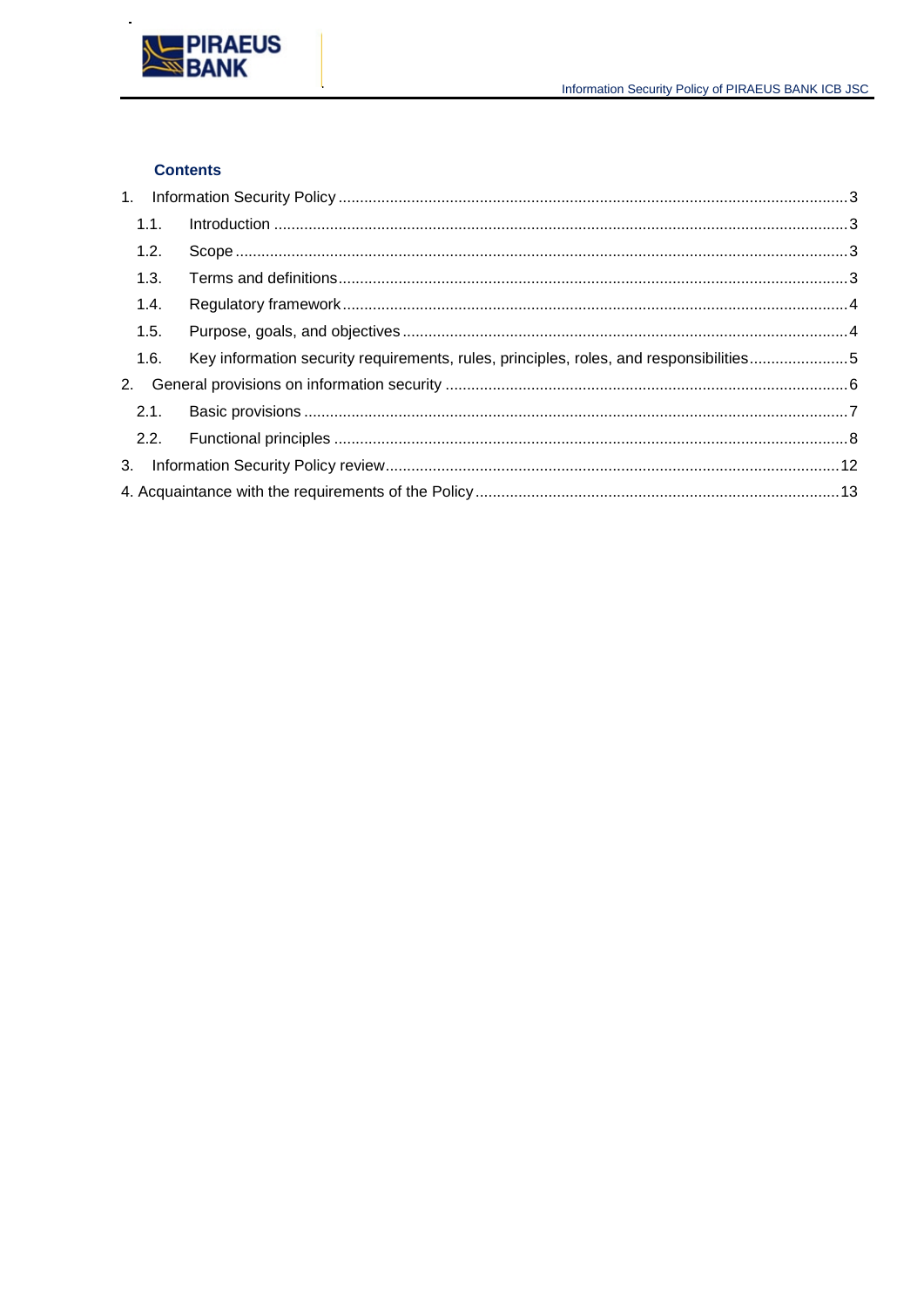

### <span id="page-2-0"></span>**1. Information Security Policy**

### <span id="page-2-1"></span>**1.1. Introduction**

The Information Security Policy ("Policy") is the internal regulation that sets out and reflects the position of PIRAEUS BANK ICB JSC (the "Bank") with respect to information security. It describes the information security development strategy and the basic principles formulated by the Bank Management that define the structure of the Bank's information security.

Banking information is an important asset of the Bank. All banking information is subject to protection based on its value and in a way that would enhance customers' trust, ensure compliance with regulatory requirements, and maintain the competitiveness of the Bank.

This document sets forth the strategic vector of information security development and the principles established by the Bank Management that are applied to manage information security of the Bank with a view to achieving the objective of the Bank's business strategy. Other, more specific, policies, procedures, standards, instructions, regulations, and guidelines are drafted subject to the requirements of this Policy.

### <span id="page-2-2"></span>**1.2. Scope**

The requirements of the Information Security Policy apply to all units of the Bank and are binding on all employees of the Bank; it is also applicable to suppliers, providers, partners, and companies whose services are related to using, processing, or accessing information or information assets of the Bank or who process or use banking information in their operations.

All personnel of the Bank, including external partners of the Bank, must adhere to the Information Security Policy. Any failures to comply with the Information Security Policy must be investigated. Should any violations be revealed, the guilty parties will be held liable in accordance with the applicable laws of Ukraine.

### <span id="page-2-3"></span>**1.3. Terms and definitions**

#### "**Bank**" means PIRAEUS BANK ICB JSC.

"**Banking information**" means information (whether in electronic, written, or verbal form) processed in the Bank and used to maintain the business processes of the Bank. Information created by third parties on behalf of the Bank and information in and to which the Bank holds copyrights also falls under the banking information.

"**Information system**" means any hardware and software tools and data that support the business processes of the Bank.

"**Information owner**" means a unit of the Bank (or any part of its unit) responsible for the functioning of business processes, depending on information processed. An information owner is responsible for protecting information and determining what information is to be used and who may have access to such information.

**"Information security**" means a set of processes and measures to ensure availability, confidentiality, integrity and tracebility of information.

"**Availability**" means accessibility of information or of an information asset that characterizes the possibility of using information or an information system upon request of an authorized object in the minimum required amount.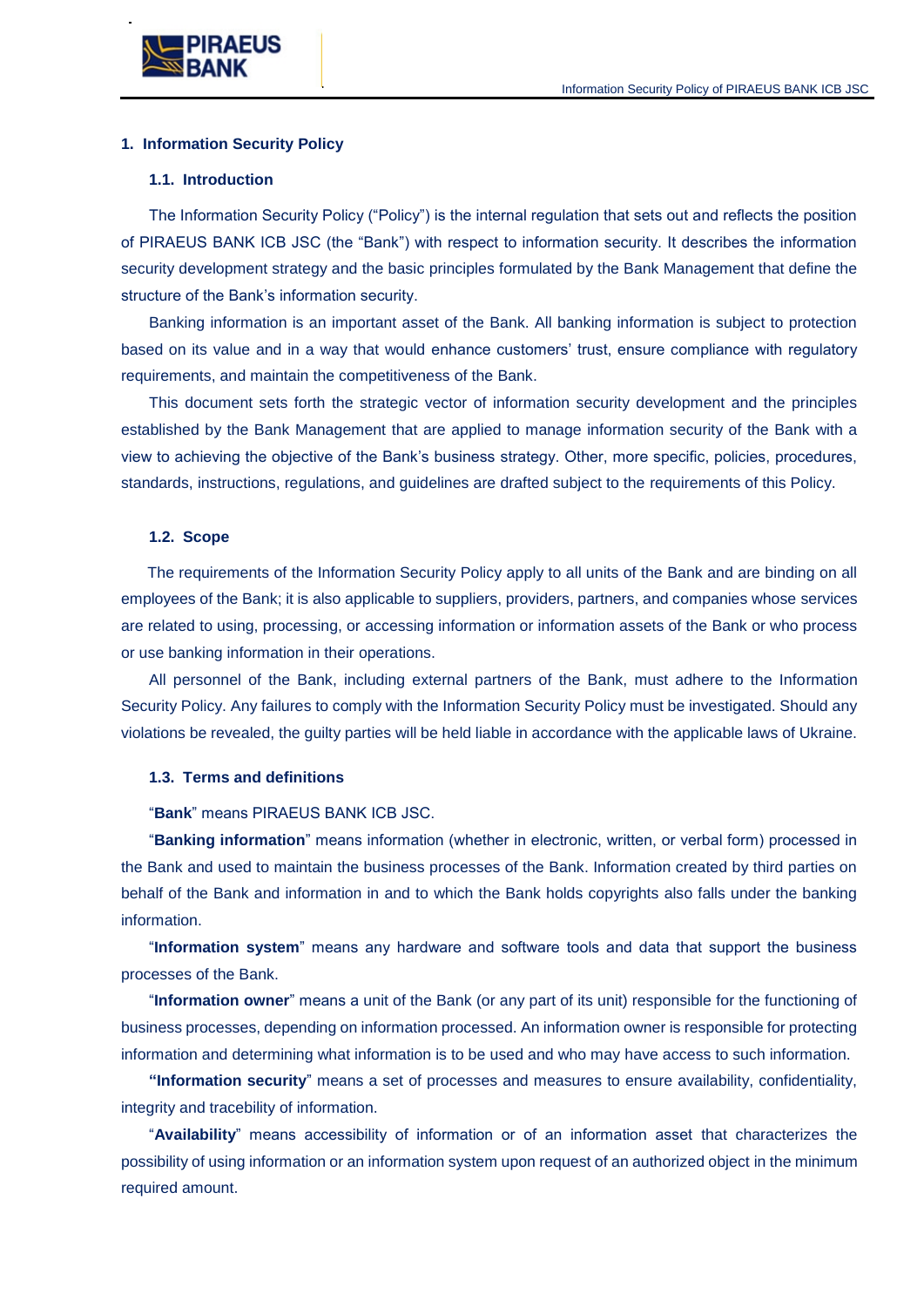

"**Confidentiality**" means a characteristic of information (or of an information asset) that may not be accessed by an unauthorized person, object, and/or process as a result of legal restrictions imposed by its owner.

"**Integrity**" means a characteristic of information (or of an information asset) that may not be modified without the authorization of its owner.

"**Traceability**" means a system characteristic that allows to record user activities and processes and determine accurately identifiers of users and processes associated with certain events to prevent security policy violations and/or ensure liability actions.

**"Information security management system (ISMS)"** means a part of the overall management Bank's system, that is based on risk assessment and is intended for create, implement, exploitation, control, analysis, support and improvement of information security of the Bank.

**"Critical information assets (critical information)"** means a set of information in written or electronic format that is valuable to Bank or Bank's customers and unauthorized or uncontrolled disclosure may harm the Bank and/or its client. Criticality of information is based on classification level to availability, confidentiality and integrity.

"**Bank Management**" means Chairman and members of the Supervisory Board of the Bank, Chairman and members of the Management Board of the Bank.

### <span id="page-3-0"></span>**1.4. Regulatory framework**

This Policy is drafted subject to the following requirements:

- National standards of Ukraine in information security:
	- DSTU ISO/IEC 27000:2015 "Information technology. Methods of protection. Information security management system. Overview and glossary";
	- DSTU ISO/IEC 27001:2015 "Information technology. Methods of protection. Information security management systems. Requirements";
	- DSTU ISO/IEC 27002:2015 "Information technology. Methods of protection. Corpus of information security practices";
- Resolution No. 95 of the Management Board of the NBU "On approving the Regulation on Implementing Measures to Ensure Information Security in the Ukrainian Banking System" of Sept. 28, 2017;
- Resolution No. 4 of the Management Board of the NBU "On approval of the Regulation on control over the observance by banks of the requirements of the legislation on information security, cybersecurity and electronic trust services" of Jan. 16, 2021;
- Guidelines and rules adopted within the Piraeus Bank Group.

#### <span id="page-3-1"></span>**1.5. Purpose, goals, and objectives**

The purpose of the Policy is to implement and maintain the effective operation of the ISMS, which is designed to ensure the necessary level of information security under routine operating conditions and upon occurrence of potential threats, and to protect information and resources of the Bank against external and internal threats and threats related to intentional and unintentional actions of the Bank's employees.

The goals and objectives of the Bank's Information Security Policy are: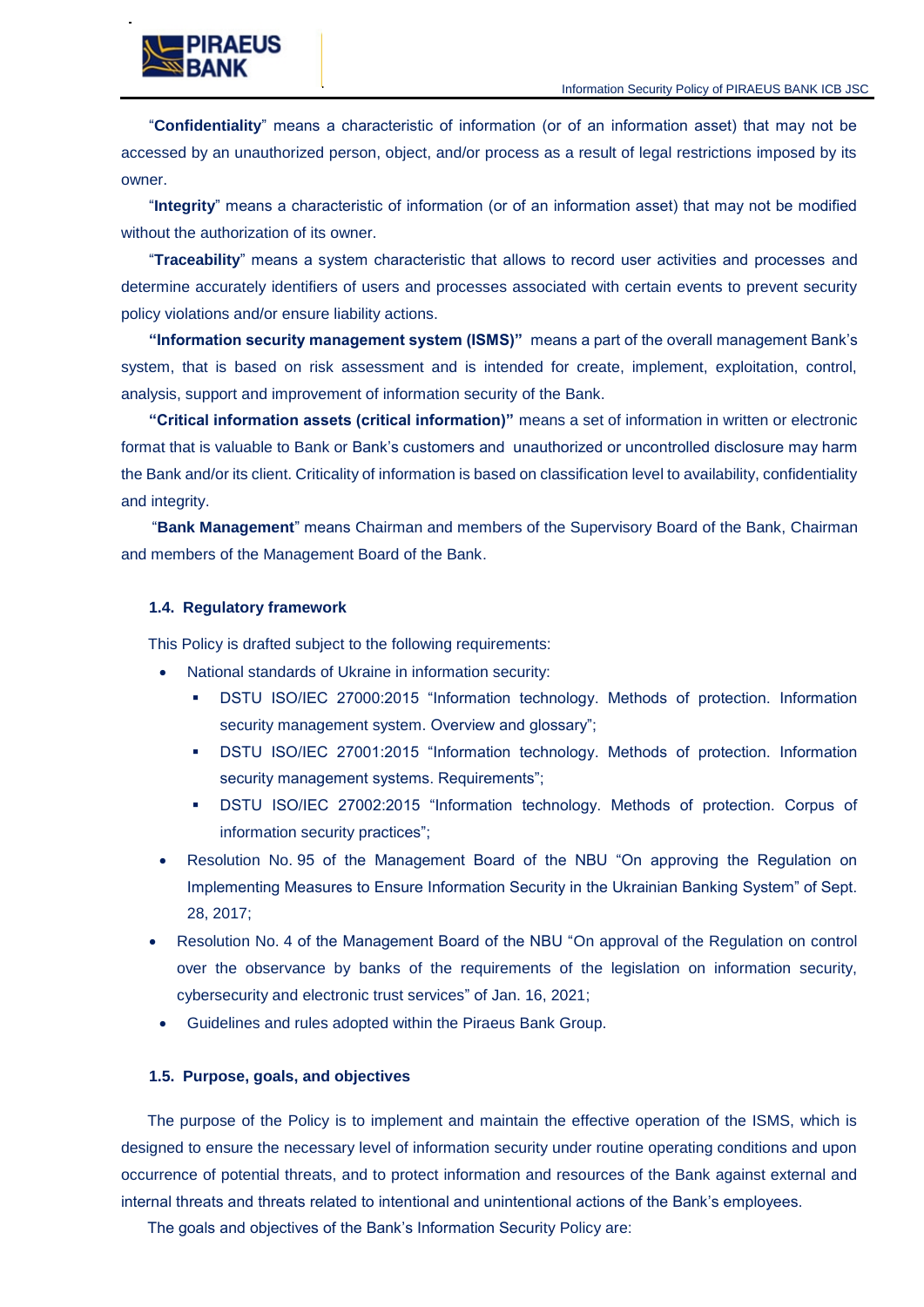

- Supporting the business objectives of the Bank by ensuring confidentiality, integrity, and availability of banking information and information systems;
- Reducing the risk of disturbing confidentiality, integrity, and availability of banking information by establishing the rules of appropriate use of banking information and information systems;
- Introducing common rules of information security among the Bank's personnel, thereby defining duties, responsibility, and role of each employee;
- Ensuring compliance with all regulatory requirements and contractual obligations;
- Ensuring protection of the business reputation and image of the Bank;
- Ensuring growth of the Bank and enhancing customers' trust in products and services of the Bank, thus creating competitive advantages;
- Managing information security, including defining information security roles and responsibilities;
- Establishing and maintaining the information security management system ("ISMS") of the Bank;
- Classifying information assets;
- Assessing information security risks;
- Ensuring security of information assets considering their classification category and risk assessment;
- Monitoring information security events and managing information security incidents;
- Ensuring continuity of the Bank's business to the extent of information security;
- Coordinating and controlling ensuring secure management of the Bank's information system life cycle.

## <span id="page-4-0"></span>**1.6. Key information security requirements, rules, principles, roles, and responsibilities**

Principles and rules:

- The Bank's public services and internal networks comply with information security standards;
- With a view to reducing the information security incident risk, the management of the Bank ensures that all employees of the Bank can be regularly trained in information security regulations and measures;
- Business continuity plans are drawn up, in effect, and regularly tested and updated at the Bank;
- Employees of the Bank participate in maintaining the proper information security level to the extent of their duties and responsibilities and are liable for a failure to maintain it under the applicable laws of Ukraine and internal regulations of the Bank.

The Bank applies the following requirements for ensuring information security:

- The list of critical processes, information resources (assets) that ensure their functioning and measures for their protection are identified;
- The list of information regarded as bank secrecy is drawn up and approved:
- The criticality of information assets is assessed;
- The rules of accessing information resources and software and hardware suites are established;
- The control of physical and logical access to all available resources is ensured;
- The anti-virus protection of information resources is ensured;
- The network protection and protection of remote access to (local, internet, and third-party) network resources is ensured;
- The identification and authentication of all designated resources is ensured;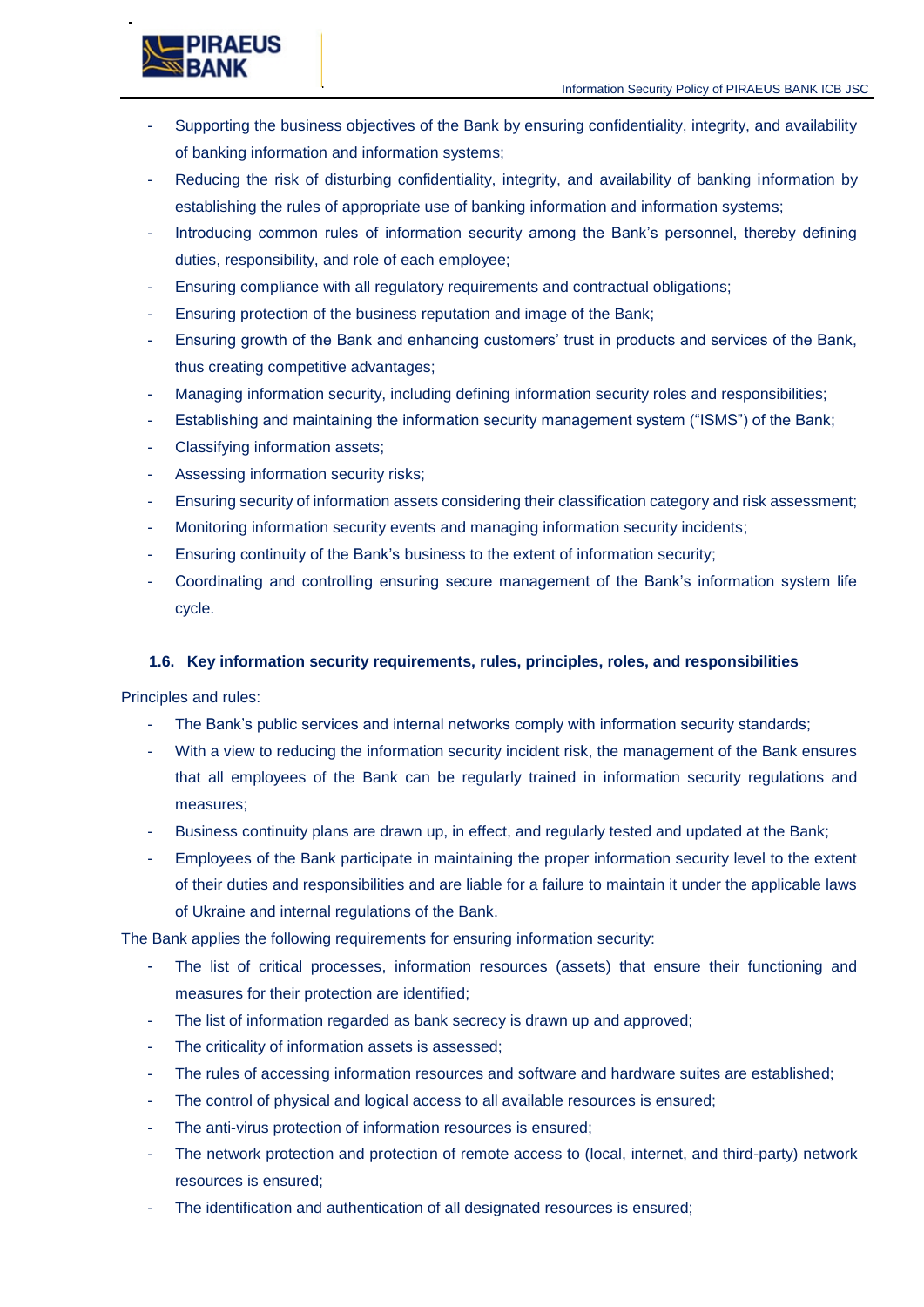

The Bank must develop information security requirements for third parties who provide IT outsourcing and information system and resource development and implementation services to the Bank and receive restricted information from the Bank. Such requirements and responsibility for, and control of, their performance by the above third parties are set out in agreements with those parties.

Roles and responsibility:

- Effective information security of the Bank is ensured by continuous involvement of employees of all units at all operating levels;
- Each employee of the Bank ensures that the proper level of the Bank's information security is maintained;
- Within the purview of their functional duties and powers, the employees must comply and be responsible for complying with the Policy requirements and legal, regulatory, and intrabank rules and are liable for any violations thereof under the applicable laws of Ukraine and internal regulations of the Bank;
- A specific management body for information security is established and permanently functions in the Bank (the "ISMS management body"); its decisions are binding on all employees of the Bank;
- The ISMS management body ensures developing, implementing, functioning, monitoring, reviewing, maintaining, and improving the ISMS;
- The ISMS management body is responsible for defining information security objectives and ensuring their compliance with the applicable laws of Ukraine, including regulations of the National Bank of Ukraine and regulations of the Bank, as well as their integration with the business processes and banking products;
- The ISMS management body approves and reviews the Policy, analyzes its implementation effectiveness, and supervises any Head Office unit and Bank units to the extent of their compliance with information security regulations of the NBU and of the Bank by initiating audits of Head Office units and Bank units before the Head of the Management Board of the Bank with respect to the implementation and operation of the ISMS and performance of the ISMS management body's decisions. The ISMS management body exercises ongoing control of implementing, improving, and updating the Policy;
- With a view to reducing the information security incident risk, the management of the Bank ensures that the employees can be regularly trained in information security regulations and measures.

#### <span id="page-5-0"></span>**2. General provisions on information security**

The Bank Management's commitment to information security management is evident and clear to all employees of the Bank. The information security development strategy reflects the Bank Management's goal to establish a reliable information security system. For this purpose, the Bank Management approves security policies, procedures, standards, and rules and ensures compliance therewith.

This document sets out the role of the Bank Management in relation to information security. The general principles of information security determine basic necessary actions and measures required to be taken to establish a protected working process. Those principles represent a summary of provisions of the Information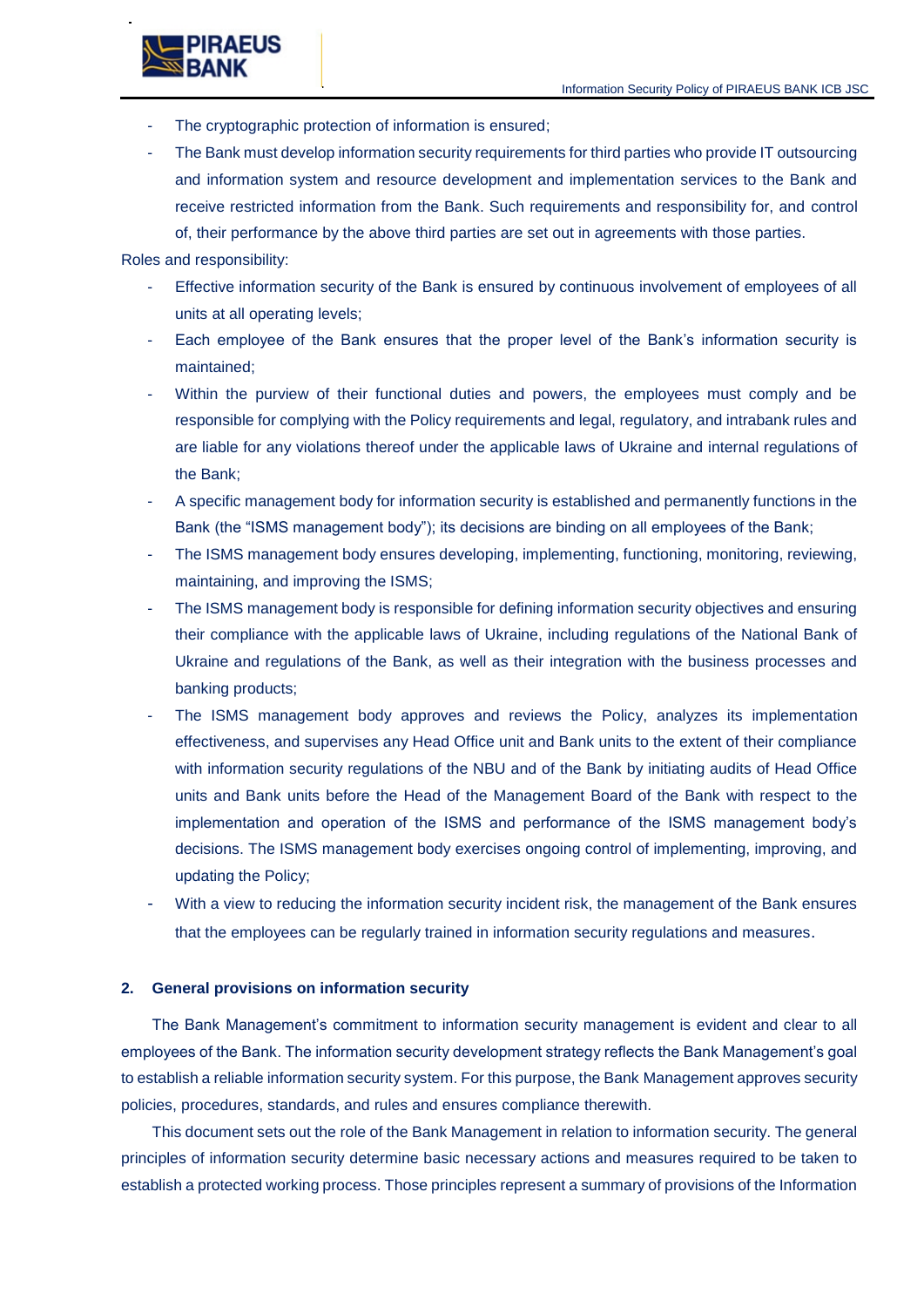

Security Policy that are binding on all employees of the Bank and other persons who have access to banking information or information systems.

The general provisions are based on the Banks' information security needs determined by assessing the risks in information systems and examining international information security standards and national regulations.

The general provisions establish the minimum security level as determined by the Bank Management, which is applicable to all employees of the Bank and third parties. The general provisions demonstrate the importance and necessity of protecting banking information.

All decisions on information security and information system security are made with due regard to the provisions hereof as the minimum requirements for information security.

The general provisions on information security applicable in each entity are divided into basic and functional provisions.

### <span id="page-6-0"></span>**2.1. Basic provisions**

Basic provisions are general directions used to establish and maintain on the whole an acceptable level of the Bank's information security. Basic provisions provide the grounds for defining the functional principles.

**2.1.1.** The Bank's chief information security officer (CISO) is the head of the Management Board of the Bank ( or a person replacing him) and ensures:

- the strategic management of the Bank's information security;
- defining development areas of the Bank's information security and their compliance with the development strategy of the Bank;
- that information security measures are consistent with the requirements dictated by business processes/banking products;
- controlling implementing information security measures at the Bank.

**2.1.2.** Subordinacy and/or accountability make it possible to review actions of parties involved in information processing and ensure that actions of a user (being an employee or a third-party employee) may identify that user unambiguously. Roles and responsibility are determined subject to the criticality of information.

**2.1.3.** The responsibility for controlling that the Policy requirements are complied with and that subordinate employees are informed in a timely manner of information security issues is borne by their respective supervisors. Each employee must ensure that the proper information security level is maintained. Within the purview of their functional duties and powers, the employees must comply and be responsible for complying with the Policy requirements and regulations approved within the Bank.

**2.1.4.** All rules and methods used to assure an acceptable level of information security at the Bank are consistent with the established social and ethical standards.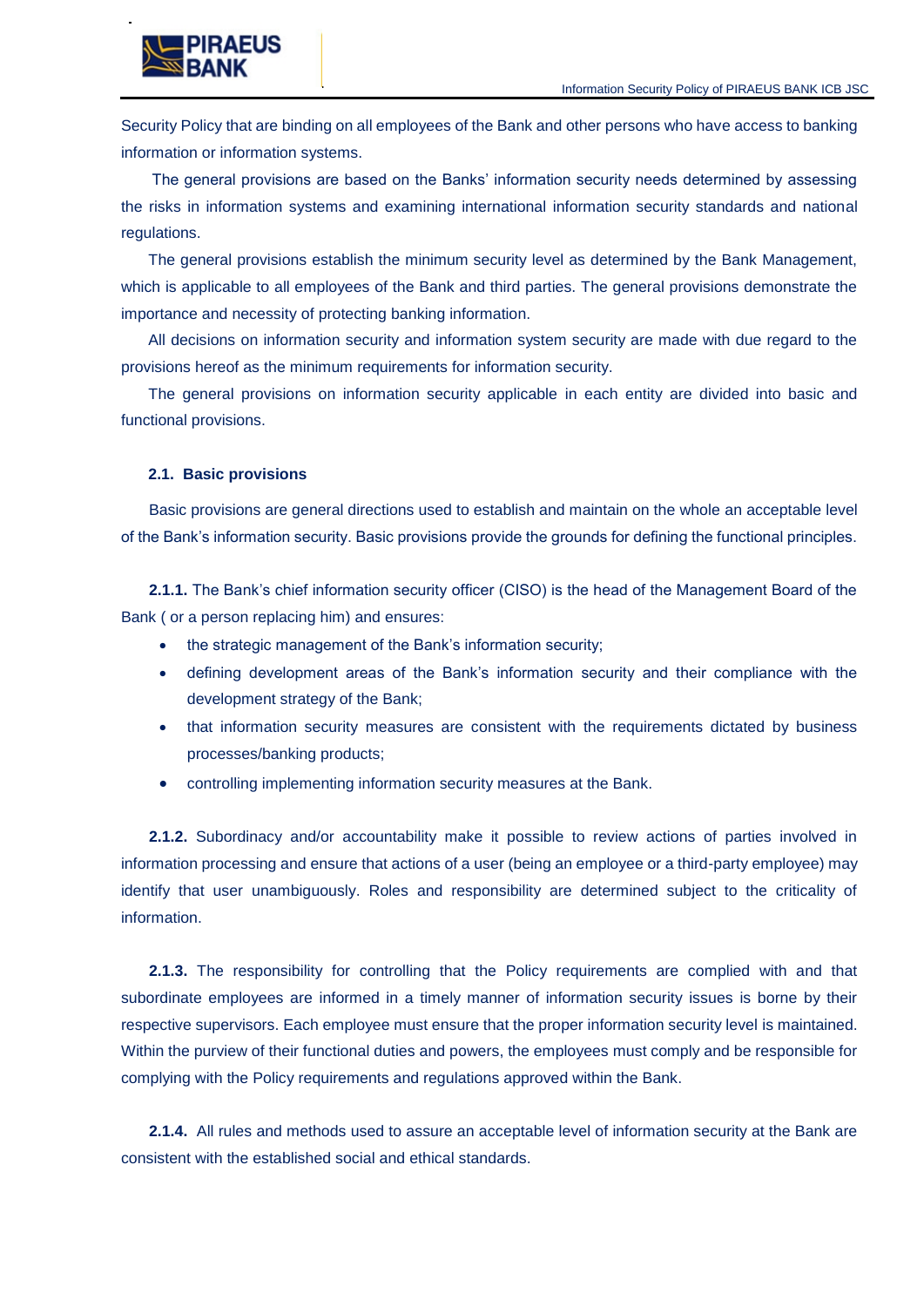

**2.1.5.** An acceptable information security level is achieved as a result of joint actions of information owners, information system users, information system administrators, and information security experts. Decisions are made after an in-depth analysis and discussion and after assessment of all involved units of the Bank to achieve the highest level of reasonable information security.

**2.1.6.** The security and control mechanisms applicable to each information asset are proportionate to the value of that asset, threats that may affect that asset, and losses that may be incurred in the case of an information security breach of that asset.

**2.1.7.** The integrity principle – implementing mechanisms, policies, procedures, and standards as an integral information security system helps achieve more effective security and reduce the system cost and complexity.

**2.1.8.** Create an order of response to incidents. Where an information security incident occurs, the personnel of the Bank responds in a timely and coordinated manner, in accordance with the approved information security incident processing procedures. The timely use of appropriate administrative and technical security tools helps reduce and prevent future threats.

**2.1.9.** Due to the development of information technology and business requirements, the Bank's information and information systems are exposed to more threats and vulnerabilities so that the current situation must be reassessed regularly. A reassessment helps reveal the deviations with respect to implemented security and control mechanisms and tools as well as the excessive risk. Risk management is quite an important objective of the Bank, in the same way as making decisions to accept risk or mitigate risk to an acceptable level.

**2.1.10.** The Information Security Policy and security controls used in the Bank respect and do not violate the rights of parties involved in information processing.

### <span id="page-7-0"></span>**2.2. Functional principles**

Functional principles are derived from basic provisions. They cover specific subject areas (information security policies, procedures, standards, instructions, regulations, and guidelines) and determine the scope of the information security management system of the Bank.

#### **2.2.1. Compliance with the Information Security Policy**

All employees of the Bank understand the necessity of protecting banking information and comply with all requirements set forth in information security policies, procedures, technical standards, and guidelines. The Information Security Policy must be brought to notice of the Bank's personnel and third party representatives who have access to the Bank's information and information systems.

#### **2.2.2. Designation of an information owner**

To be designated for all types of banking information is an information owner, who is responsible for its business functions. An information owner is also responsible for protecting information, even if another, more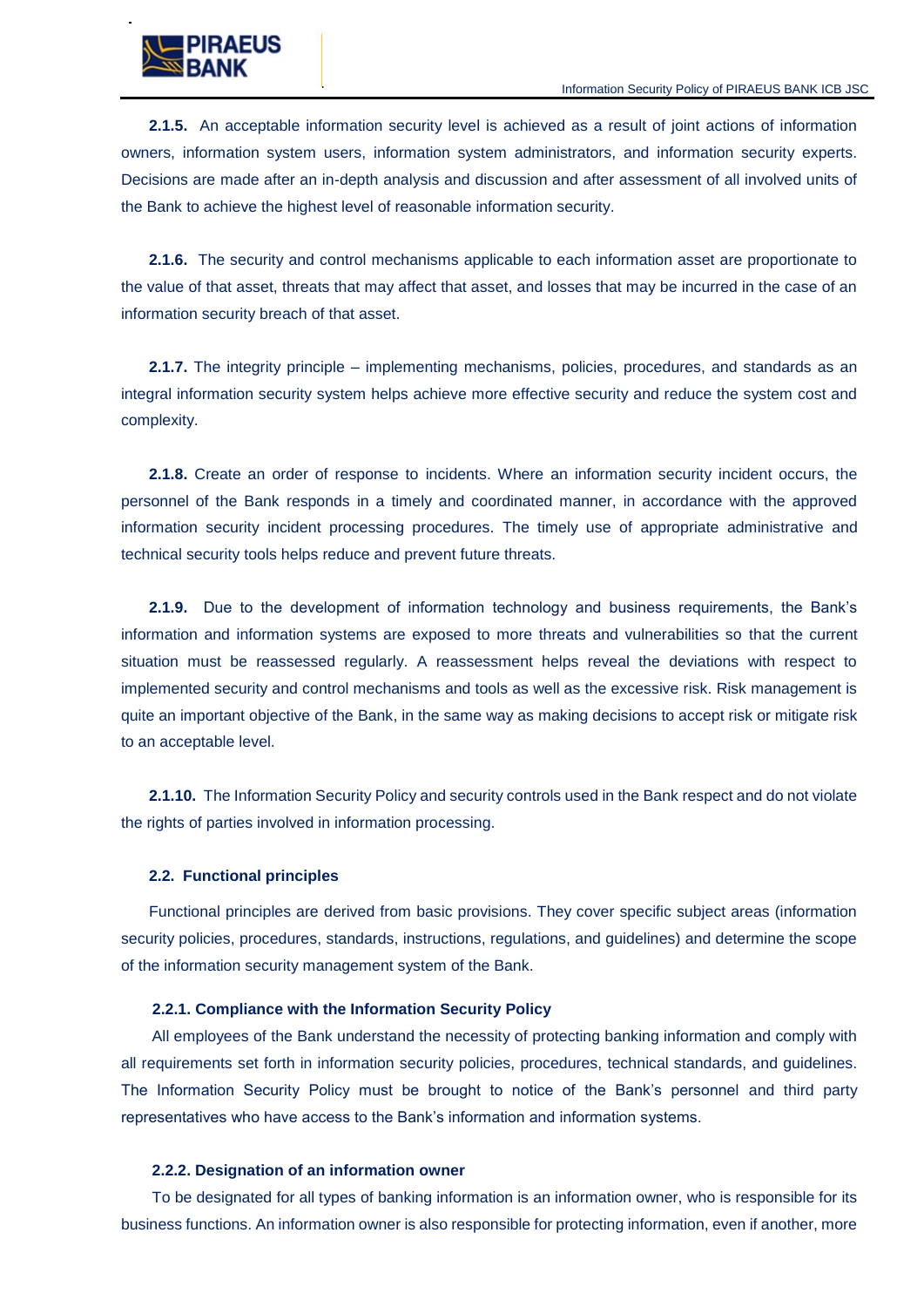

specialized, party was made responsible for information processing or if the information owner authorized a third party to have access to information.

### **2.2.3. Classification and protection of information**

All banking information must be classified in accordance with the established classification rules. An information owner classifies information into a particular category based on its confidentiality, integrity, and availability. Furthermore, information is protected accordingly while stored, processed, and transferred. Classification of information ensures that information is used and protected properly.

#### **2.2.4. Organizational structure of the information security system**

Information security is an overall objective of the Bank. Close cooperation on the side of all units of the Bank is necessary to achieve an acceptable security level. For this purpose, security tasks (roles, objectives, and responsibilities), in the same way as critical procedures, must be clearly defined throughout the Bank to achieve certainty and common ground in selecting and using administrative and technical security mechanisms.

To resolve information security system management issues, an information security management body is established in the Bank; it comprises representatives of units that own and participate in critical business processes, information security experts, and where applicable, representatives of other units of the Bank.

The Bank has an information security division, that directly subordinated to the Bank's Chief information security officer. The information security division controls and coordinates designated persons with respect to the application of the Information Security Policy of the Bank (Piraeus Group) in different areas, implementation of appropriate protection and control mechanisms, and effective accomplishment of information security objectives. The information security division is prohibited from developing, implementing, supporting, or operating the Bank's information systems not used for ensuring information security.

#### **2.2.5. Effectiveness of administrative and technical information security controls**

In order to maintain an acceptable level of information security at the Bank, administrative and technical controls must be implemented. Administrative and technical controls are crucial as they are interrelated and form the single information security management system.

Administrative and technical controls used in the Bank are audited to verify their compliance with the existing policies, procedures, and standards, reassessed in terms of their effectiveness in preventing existing targets, and updated subject to information security requirements.

#### **2.2.6. Liability for compliance with information security requirements by employees**

Department directors and managers of standalone units of the Bank must take all necessary measures to ensure compliance with information security policies, procedures, standards, instructions, regulations, and guidelines within their units. The Bank Management and all employees at all levels of the Bank's organizational structure are liable for the overall information security level and compliance with the Information Security Policy in the Bank (top-down approach).

#### **2.2.7. Information Security Policy audit**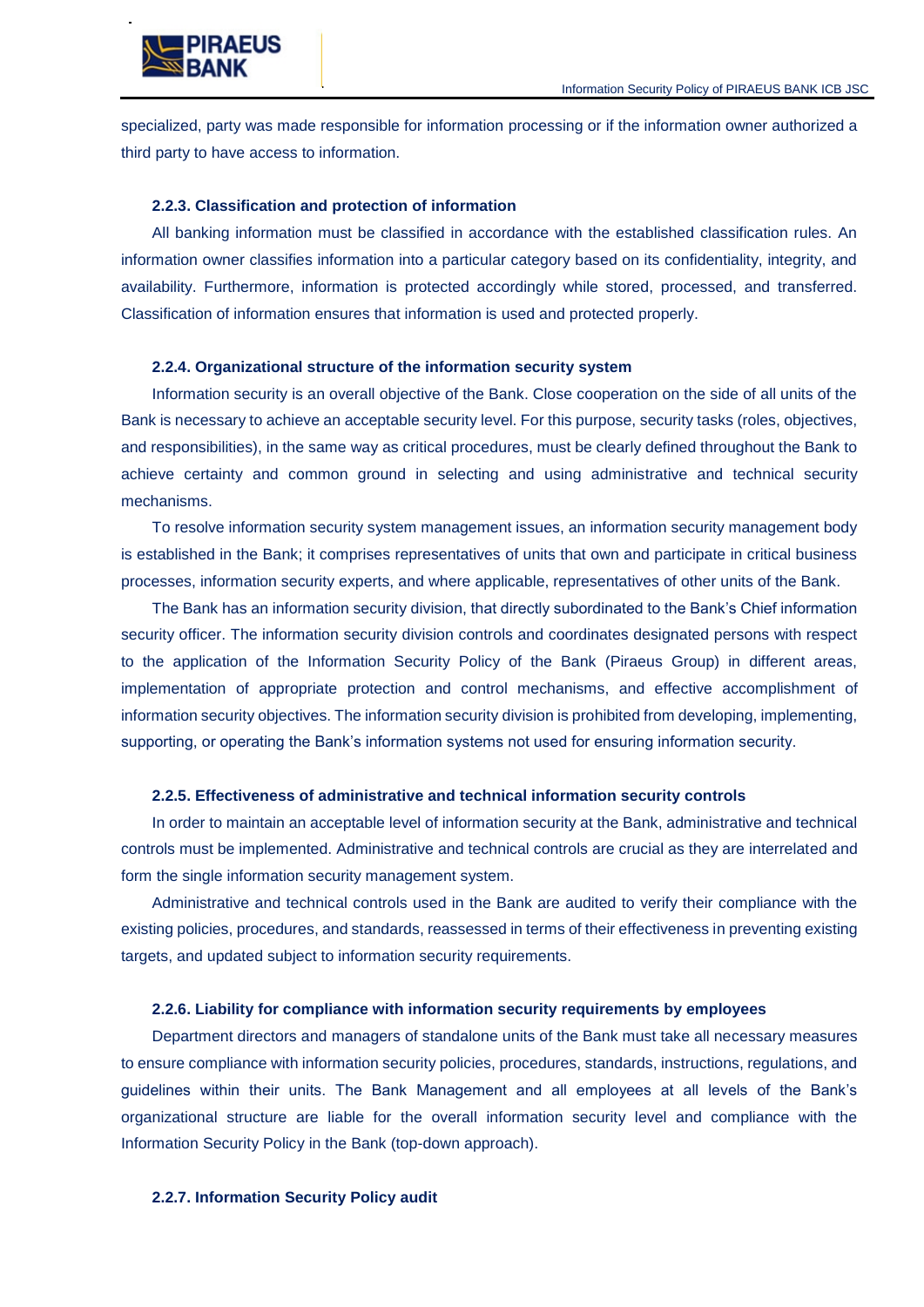

Regular and direct audits are conducted to verify compliance by the Bank's employees with information security policies, procedures, standards, instructions, regulations, and guidelines.

#### **2.2.8. Regulatory compliance**

Controls and tools implemented to protect banking information, which are determined and selected based on existing regulations and contractual obligations of the Bank and ensure a free exchange of ideas, free information flow, confidentiality of information and communications, personal data protection, and process transparency.

In accordance with the requirements of the current legislation, the Chairman of the Management Board of the Bank (or a person replacing him) organizes an external audit (in order to obtain the Bank's information security assessment) in accordance with the legislation in the field of information protection and cybersecurity. This assessment is used by the Bank to ensure timely monitoring of the implementation and effectiveness of the ISMS, to identify opportunities for improvement and the need for remedial actions.

Also, the Bank is obliged to conduct an annual self-assessment of information security / cybersecurity by compiling an annual report on information security / cyber risk assessment, taking into account the results of:

1) information security / cyber security risk assessment;

- 2) evaluation of the effectiveness of information security and the effectiveness of ISMS;
- 3) external audit of information security;
- 4) internal audit of information security / cybersecurity.

Responsible for compiling the Report is the Bank's division responsible for information security.

#### **2.2.9. Information security awareness and training**

To increase third party representatives' and employees' information security awareness and responsibility, a relevant training program is in place at the Bank. The program is aimed at ensuring that all employees who have access to banking information and information systems understand the need to protect such information and accept the responsibility they bear. Moreover, the program is intended to clarify the general information security principles to be observed by all employees and develop information security awareness.

#### **2.2.10. Proper use of information**

The Bank's employees are responsible for the proper use of banking information and information systems, in accordance with the existing information security policies, procedures, standards, instructions, regulations, and guidelines, to ensure that business objects and requirements are met.

#### **2.2.11. Business continuity**

With a view to ensuring business continuity and mitigating potential losses resulting from emergencies (such as natural disasters, system failures, etc.), the Bank develops and applies business continuity plans and disaster recovery plans. The Bank Management is responsible for taking appropriate action to guarantee business continuity in line with business requirements.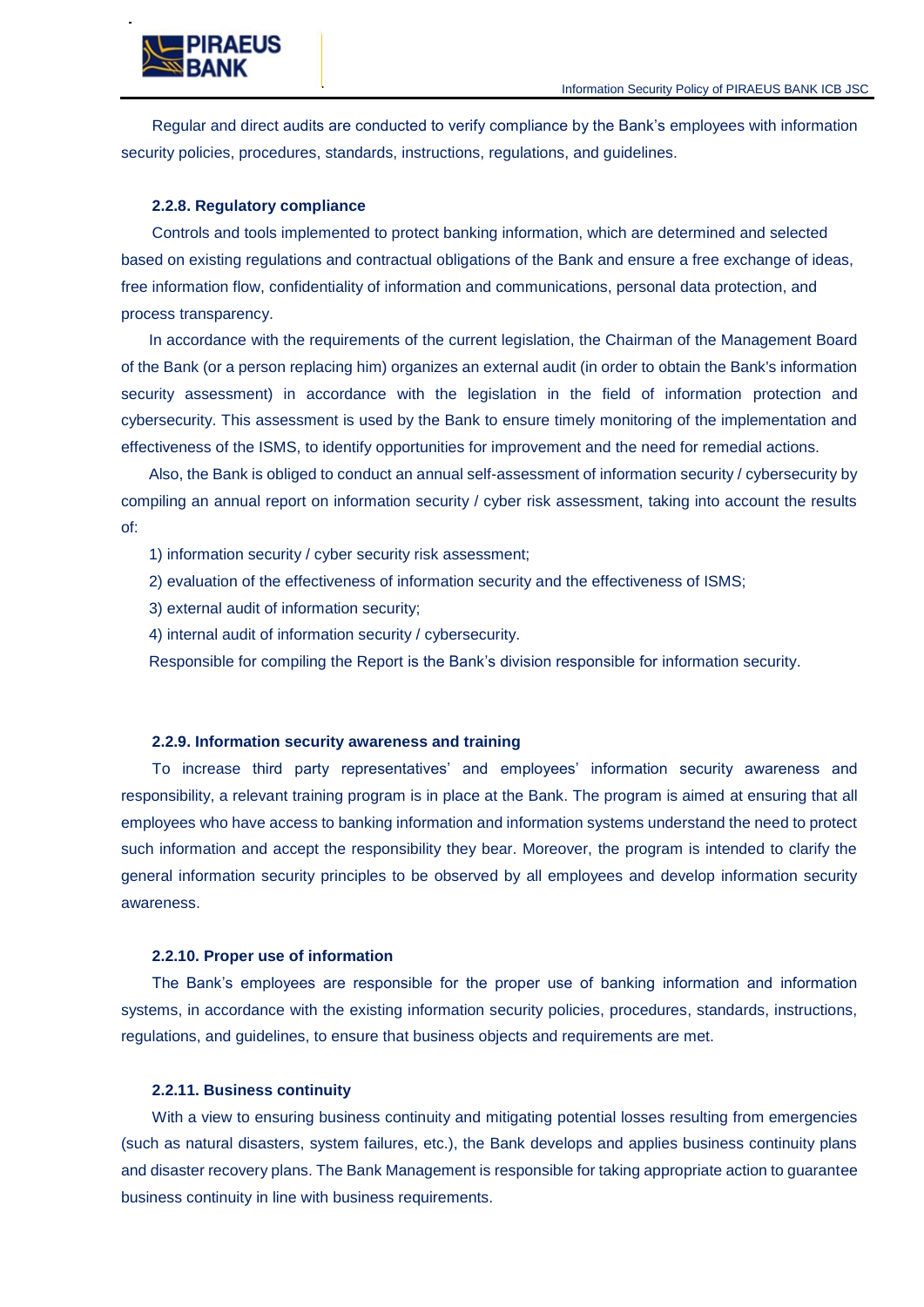

#### **2.2.12. Human resource management**

Information security objectives can be achieved by incorporating specific provisions into human resource agreements, implementing appropriate measures in the new employee hiring process, allocating responsibilities, and maintaining a permanent information security training process for staff. Information security trainings for staff must be conducted at least once per year and upon any revision of the Information Security Policy and when important amendments are made to this Policy or other policies and/or procedures accompanying the Bank's information security system.

The Information Security Policy of the Bank applies to all Bank units and companies that access, process, or use banking information in their operations. Any failures to comply with the Information Security Policy are investigated, and disciplinary action may be taken where any violations are revealed.

#### **2.2.13. Access control**

Owners of information and information systems are responsible for designating persons to be granted access to information and information systems, considering business requirements and user roles. Access rights are updated and reviewed subject to business requirements. The granting, modification, cancellation, blocking, and temporary transfer of the rights of access to information and information systems are governed by regulations drafted by the Bank.

#### **2.2.14. System security monitoring**

The level of security of critical information assets is regularly monitored using available technical tools, in accordance with the system audit schedule, to maintain the system security. The findings of critical system audits are provided to the Bank Management.

#### **2.2.15. Risk assessment**

Risks must be assessed regularly to identify threats and vulnerabilities, determine a risk level acceptable for the Bank, and select appropriate protection tools and administrative and technical controls to manage risks.

#### **2.2.16. Information security requirements**

The Bank's information security requirements are developed and implemented based on the information security objectives and the results of the regular risk assessment process. Compliance with information security requirements is mandatory in implementing a new information system, service, function, or project within the Bank.

#### **2.2.17. Information security incident processing**

Administrative and technical security controls relating to information security incidents of the Bank must effectively identify and process such incidents, if any. Information system users must be informed of existing information security requirements and notify respective units without delay if they become aware of such incidents. With regard to receiving information about a potential information security incident, an incident may be prevented or identified, analyzed, and processed.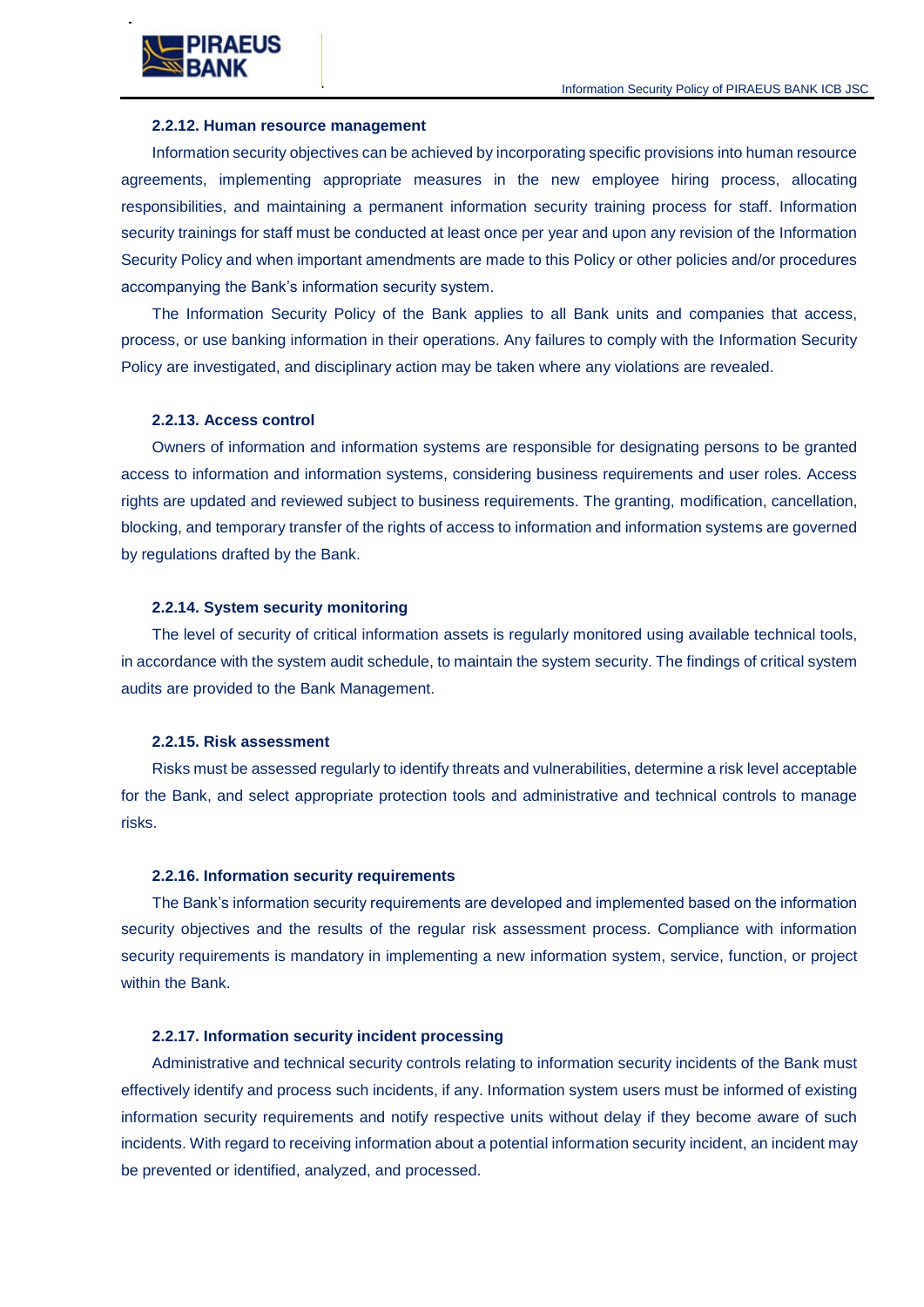

# **2.2.18. Information security in acquiring, developing, and supporting information systems and applications**

Information security must be given priority in acquiring and/or developing and supporting information systems. Information systems designed and/or developed and interacting with other information systems must comply with information security policies, procedures, standards, instructions, regulations, and guidelines approved by the Bank.

## **2.2.19. Physical security**

The Bank's buildings where important hardware is kept (data processing centers, network equipment, server rooms, etc.) and critical premises are subject to proper physical protection, in accordance with the physical security requirements applicable in the Bank. Physical access to such premises is granted only to authorized staff.

## **2.2.20. External relations management**

External relations management at the Bank meets established security standards and is implemented in line with the approved information security policies, procedures, standards, instructions, regulations, and guidelines.

## **2.2.21. Business partner relations management**

Information systems of the Bank may be connected to third-party information systems and/or networks to enable quick troubleshooting or satisfy other business requirements. Where applicable, proper information security measures are implemented for such connections to protect banking information and control thirdparty actions.

## **2.2.22. Third-party access to the Bank's information systems**

Third parties are granted access to the Bank's information systems and/or banking information and electronic services subject to the following conditions:

- Agreements that serve as a legal basis for the cooperation and a non-disclosure agreement are concluded;
- **Necessary and sufficient information security requirements and controls are clearly stated;**
- It is technically feasible to grant access;

Only authorized users may be granted access to banking information if all necessary controls are available.

# **2.2.23. Least privilege**

Privileges and access rights for any activity in the information system of the Bank are granted in accordance with the principle of least privilege; in particular, users' privileges and access rights in the information system of the Bank are limited to the minimum scope necessary to perform their tasks in a quality manner.

# <span id="page-11-0"></span>**3. Information Security Policy review**